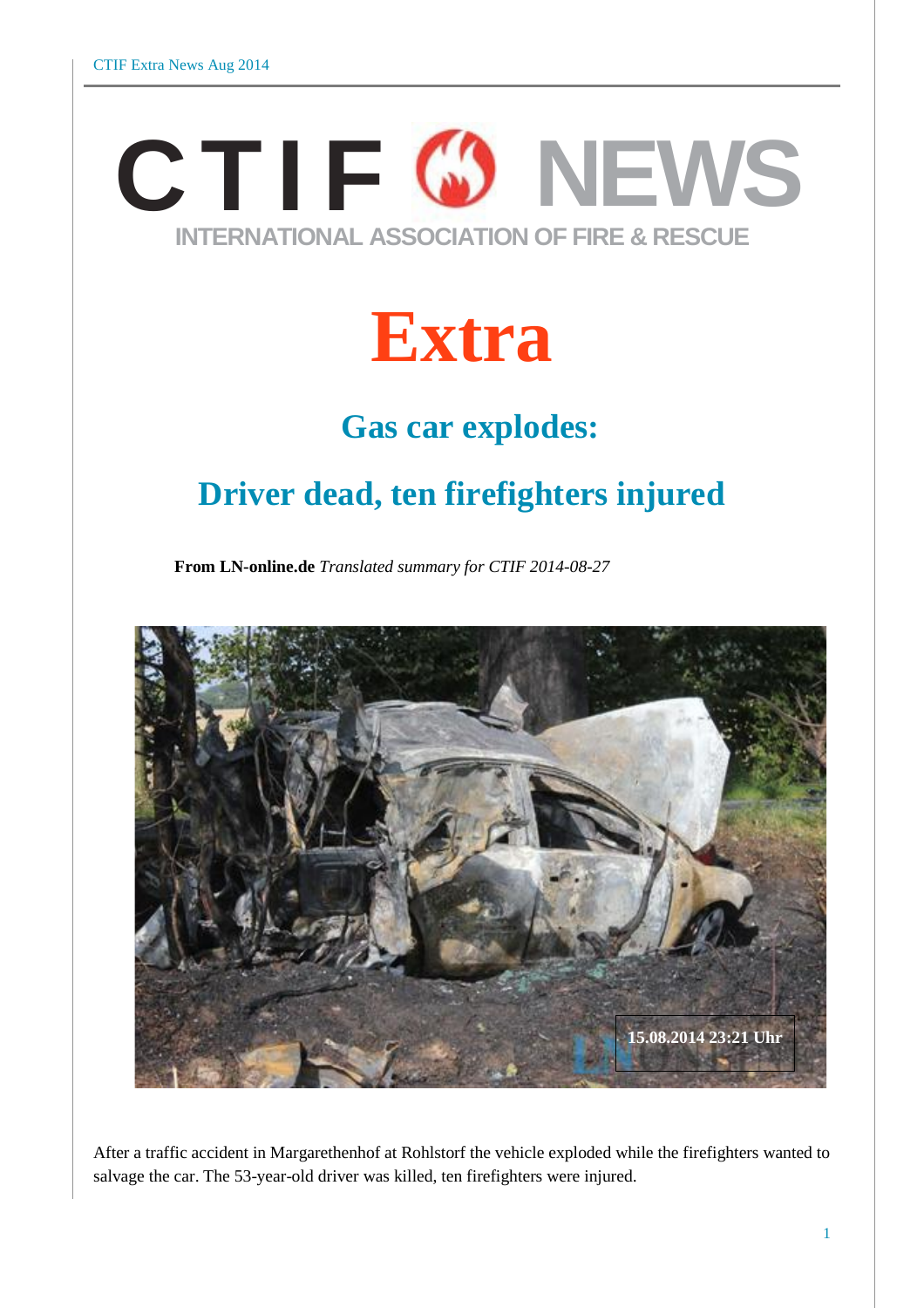

Rohlstorf. Tragedy on the highway: After an accident the morning between Rohlstorf and Margarethenhof in Segeberg yesterday explodes a gas-powered car. The 53-year-old driver died, ten firefighters were injured, five of them seriously. The rescuers had no chance to see what kind of danger they went into.



According to police in Bad Segeberg a Ford Focus was bumped on the county road 56 into a tree shortly after 8 clock. "When our forces arrived, the vehicle was already in flames," said Gabriele Turtun, spokeswoman for the District Firefighters Association in Bad Segeberg.

At the moment, as the men of the volunteer brigades from Rohlstorf and Krems II would initiate extinguishing the fire, the car suddenly exploded in a massive fireball.

The driver was probably not alive at that time and had probably already died as a result of the accident. The firemen were injured in the explosion partly with serious burns. Several ambulances rushed to the scene. Some of the injured had to be brought to special clinics with helicopters. Even though it first looked as there were many critically injured, none of the men are any longer in danger, said Ralf Thomsen, deputy chairman of the State Fire Service Association and psychologists have taken care of the cerews and their families.